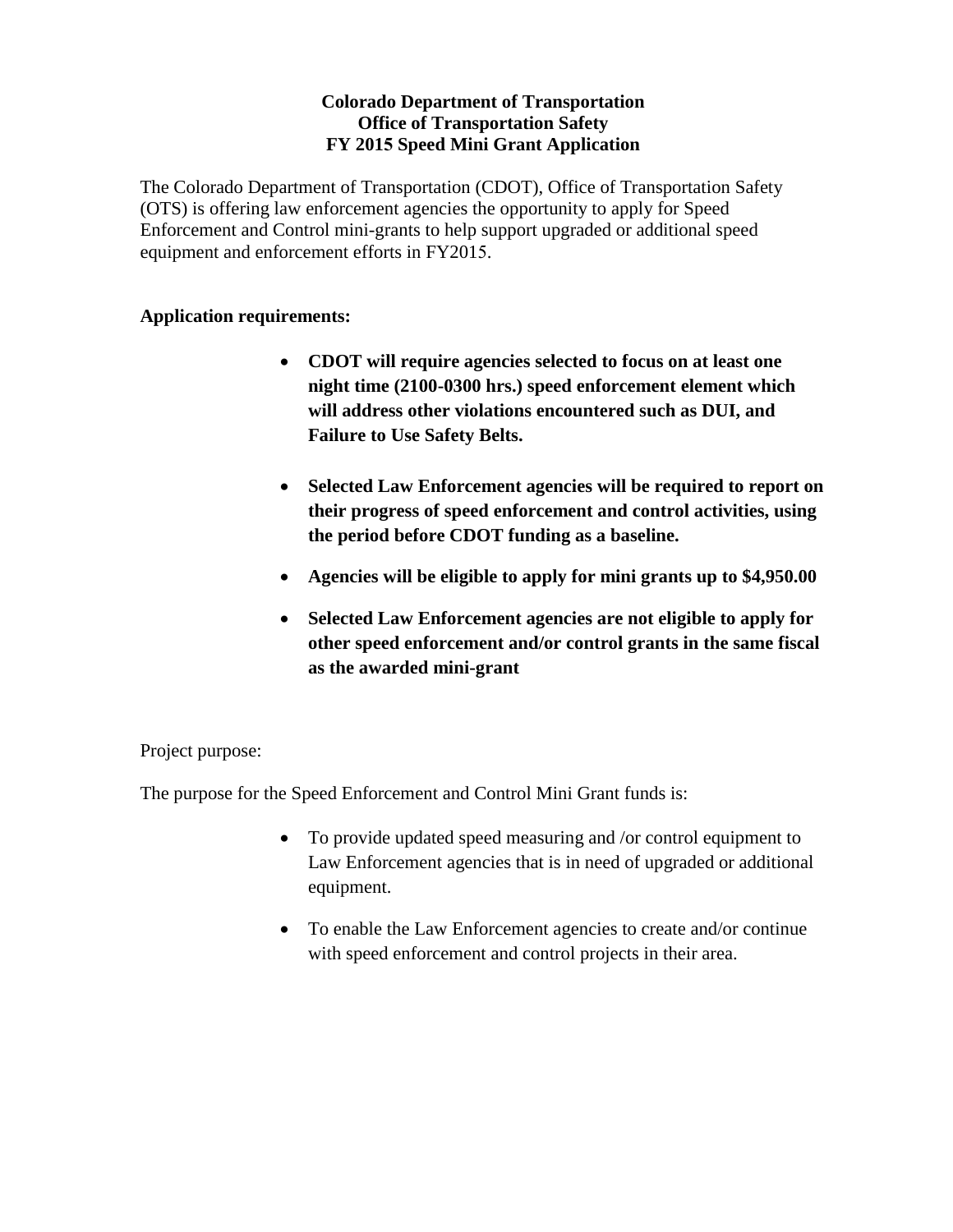| Date of Application/Proposal:                                    |
|------------------------------------------------------------------|
|                                                                  |
|                                                                  |
|                                                                  |
|                                                                  |
| <b>Mailing Address:</b>                                          |
|                                                                  |
|                                                                  |
| County:                                                          |
|                                                                  |
|                                                                  |
| Project Title:                                                   |
|                                                                  |
| Project Director:                                                |
|                                                                  |
|                                                                  |
|                                                                  |
|                                                                  |
| <u>Total Dollar Amount Requested (not to exceed \$4,950.00):</u> |
|                                                                  |
|                                                                  |
|                                                                  |
| Project Dates:                                                   |

Please return completed document to:

Leslie Chase Colorado Department of Transportation Office of Transportation Safety 4201 East Arkansas Avenue Denver, Colorado 80222 (303) 512-5003, FAX (303) 757-9078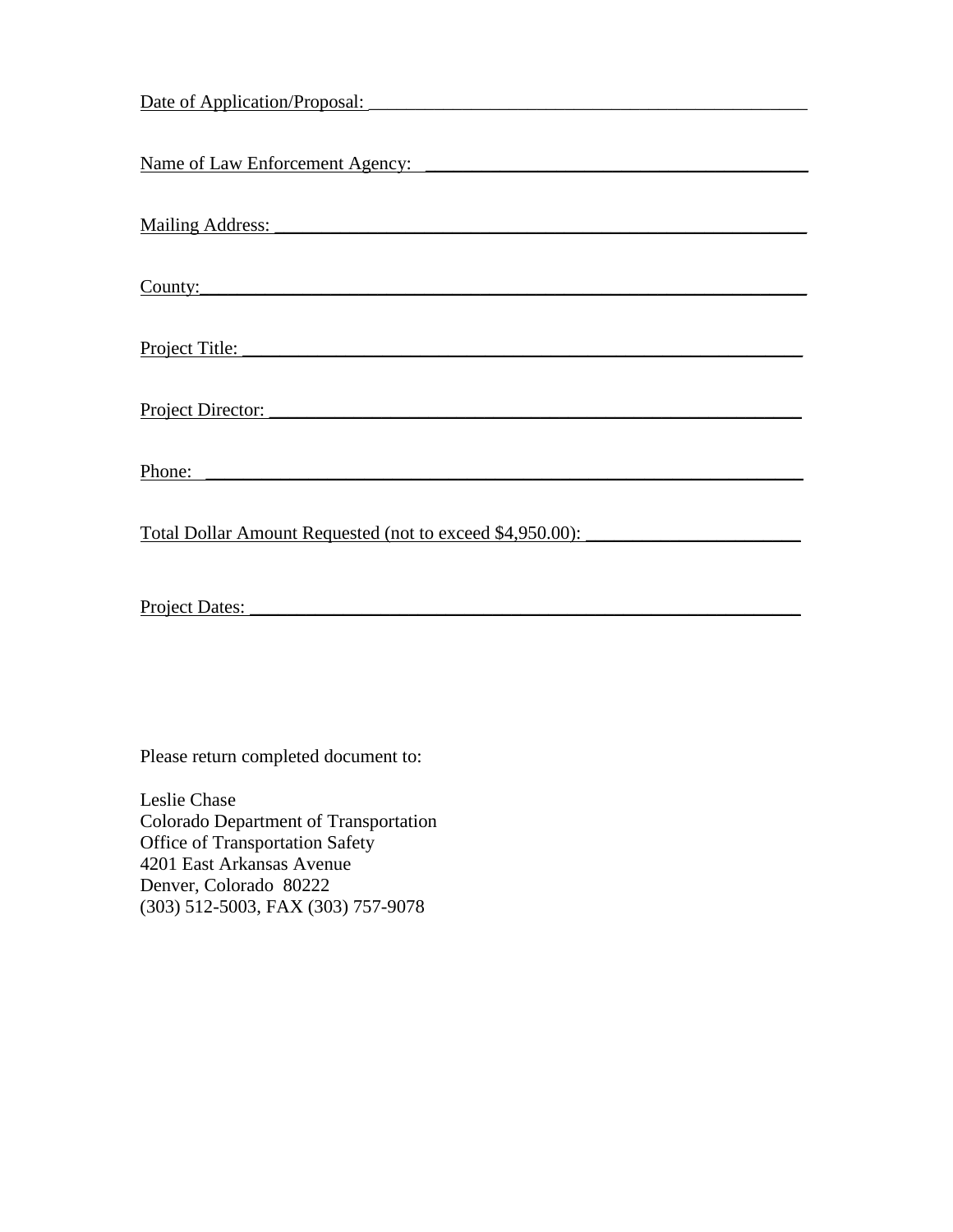# **Project Summary**

In 1-2 typed pages please describe the following topics in narrative form. Hand written applications will not be accepted.

- 1. Problem Identification (describe the speed problem in your area)
- 2. Project Goals (clearly state what you want to accomplish)
- 3. Project Activities (describe the activities to accomplish the goal). Include your nighttime speed enforcement element of the project
- 4. Project Evaluation (how do you plan to measure the outcome of your activities?)

#### **Budget Summary & Narrative**

Provide a justification and explanation for budget items requested. Please use additional pages if necessary. If the space below is adequate, please use it.

1. Salaries \$

2. Operating Expenses  $\zeta$ 

Total amount Requested  $\zeta$ 

**(***Cannot exceed \$4,950.00)*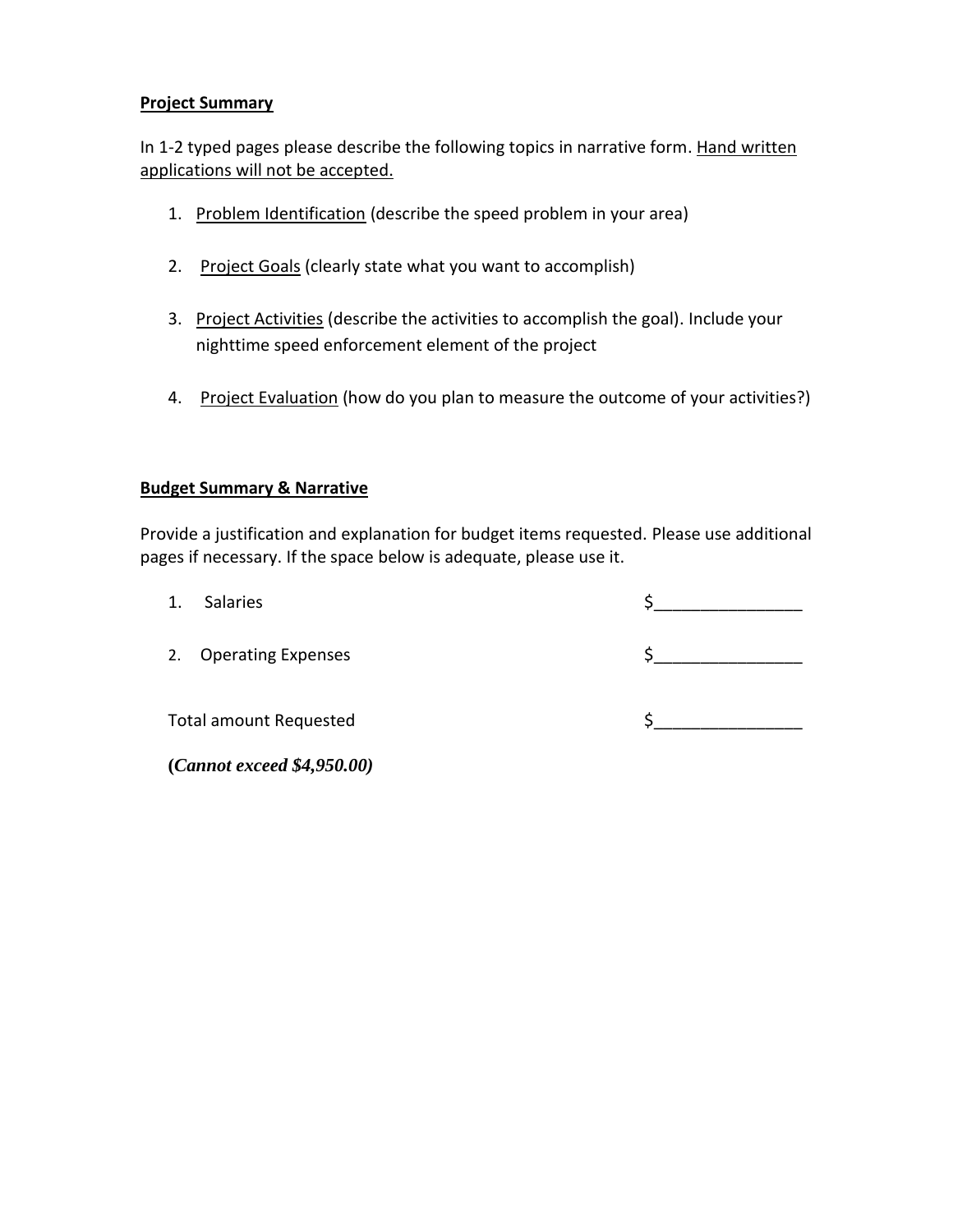It is hereby understood that this Application and attachments hereto, when approved and signed by all concerned parties, as indicated shall constitute an agreement by and between the applicant organization to perform in accordance with the terms of this Application and attachments, taken as a whole. This agreement is based on guidelines found in 49 CFR, Part 18 and 2 CFR, Part 225, in order to standardize and simplify federal grants. The signature below of an authorized representative of the applicant agency certifies and ensures that all the following conditions will be met.

- 1) Reports The Contractor shall submit quarterly reports, a final report at end of project, and submit special reports as outlined in the Project Agreement. Please read Reporting Requirements, following this section.
- 2) Copyrights, Publications, and Patents Where activities supported by this project produce original copyright material, the Contractor may copyright such, but CDOT reserves nonexclusive and irrevocable license to reproduce, publish, and use such materials and to authorize others to do so. The Contractor may publish, at its own expense, the results of project activities without prior review by CDOT, provided that any publications (written, visual, or sound) contain acknowledgment of the support provided by the National Highway Traffic Safety Administration (NHTSA) and CDOT. Any discovery or invention derived from work performed under this project shall be referred to CDOT, who will determine through NHTSA whether patent protections will be sought, how any rights will be administered, and other action required to protect the public interest.
- 3) Termination This project agreement may be terminated or fund payments discontinued or reduced by CDOT at any time upon written notice to the Contractor due to non-availability of funds, failure of the Contractor to accomplish any of the terms herein, or from any change in the scope or timing of the project.
- 4) Fiscal Records Complete and detailed accounting records will be maintained by the Contractor of all costs incurred on this project, including documentation of all purchases of supplies, equipment, and services; travel expenses; payrolls; and time records of any person employed part-time on this project. Federal, state, or CDOT auditors shall have access to any records of the Contractor. These records shall be retained for three years after the final audit is completed or longer, if necessary, until all questions are resolved.
- 5) Funding The Contractor will utilize funds provided to supplement and not to supplant state and local funds otherwise available for these purposes. Funds are to be expended only for purposes and activities approved in the project agreement. Reimbursement will be made periodically by CDOT based on approved requests for reimbursement. If matching funds are required, the Contractor will expend them from nonfederal sources, which must be spent not later than 30 days following the completion of the project.
- 6) Cost Principles and Grant Management The allowability of costs incurred and the management of this project shall be determined in accordance with 2 CFR, Part 225 and 49 CFR, Part 18 for state and local agencies, 2 CFR, Part 220 and 2 CFR, Part 215 for educational institutions, and 2 CFR, Part 230 for nonprofit entities.
- 7) Obligation Funds Federal funds may not be obligated prior to the effective date or subsequent to the termination date of the project period. Requests for reimbursement outstanding at the termination date of the project must be made within 30 days or those funds may not be paid.
- 8) Changes The Contractor must obtain prior written approval from CDOT for major project changes, including: changes of substance in project objectives, evaluation, activities, the project manager, key personnel, project budget or transfer of funds from one category in the budget to another. The period of performance of the project, however, cannot be changed.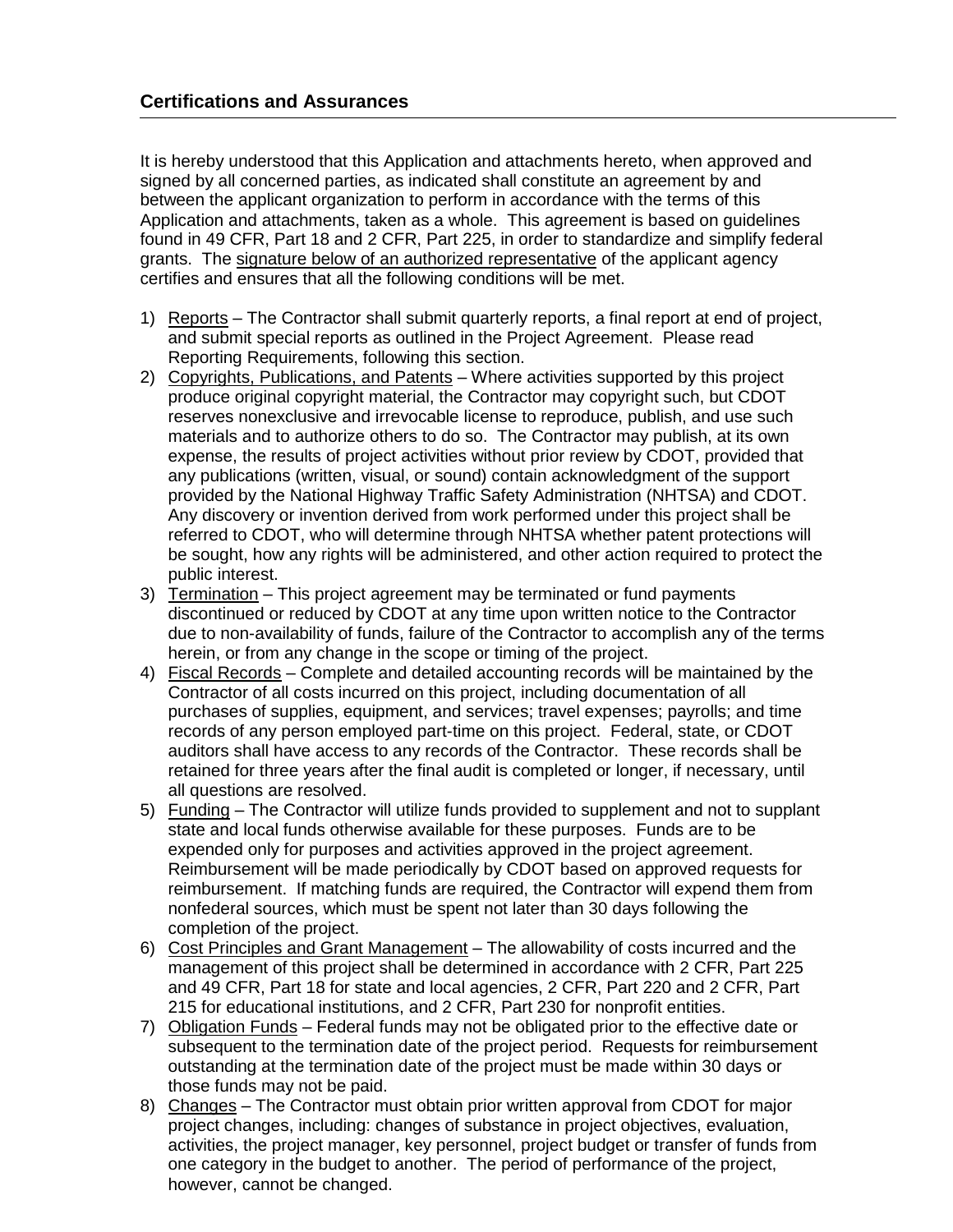- 9) Program Income The CDOT Safety programs encourage Contractors to earn income to help defray program costs, but there are federal regulations that must be followed. Program income is defined as gross income received by the State and/or Contractor directly generated by a grant supported activity, or earned only as a result of the grant agreement during the grant period. Income earned by the Contractor with respect to the conduct of the project (sale of publications, registration fees, service charges, donations for child safety seats, etc.) must be accounted and income applied to project purposes, used to reduce project costs, or be used to meet cost agency matching requirements. The Contractor is responsible for reporting all program income according to federal and state requirements.
- 10) Purchases Purchase of equipment or services must comply with state or local regulations. After the end of the project period, equipment should continue to be utilized for traffic safety purposes and cannot be disposed of without written approval of CDOT. The Contractor shall make and maintain an inventory of equipment to include descriptions, serial numbers, locations, costs or other identifying information, and submit a copy to CDOT.
- 11) Third Party Participants No contracts or agreements may be entered into by the Contractor related to this project, which are not incorporated into the project agreement and approved in advance by CDOT. The Contractor will retain ultimate control and responsibility for the project. CDOT shall be provided with a copy of all contracts and agreements entered into by Contractors. Any contract or agreement must allow for the greatest competition practicable and evidence of such competition or justification for a negotiated contract or agreement shall be provided to CDOT.
- 12) Participation by Disadvantaged Business Enterprises The contractor agrees to take all necessary and reasonable steps in accordance with Title 49, CFR, Subtitle A, Part 26 to ensure that minority business enterprises have the maximum opportunity to compete for and perform contracts. Recipients and their contractors shall not discriminate on the basis of race, color, national origin, or sex in the award and performance of any subcontracts financed in whole or in part with federal funds.
- 13) Non Discrimination In the performance of this agreement the Contractor, by its signature below, certifies and assures that it shall comply with all Federal statutes and implementing regulations relating to nondiscrimination. These include but are not limited to: (a) Title VI of the Civil Rights Act of 1964 (P.L. 88-352) which prohibits discrimination on the basis of race, color or national origin (and 49 CFR Part 21); (b) Title IX of the Education Amendments of 1972, as amended (20 U.S.C. §§ 1681-1683, and 1685-1686), which prohibits discrimination on the basis of sex; (c) Section 503 and 504 of the Rehabilitation Act of 1973, as amended (29 U.S.C. §791 et seq.), which prohibits discrimination on the basis of handicaps (and 49 CFR Part 27); (d) The American with Disabilities Act of 1990, as amended (42 U.S.C. §§12111-12213) which prohibits discrimination on the basis of disability (and 49 CFR Part 37); (e) the Age Discrimination Act of 1975, as amended (42U.S.C. §§ 6101-6107), which prohibits discrimination on the basis of age; (f) the Drug Abuse Office and Treatment Act of 1972 (P.L. 92-255), as amended, relating to nondiscrimination on the basis of drug abuse; (g) the comprehensive Alcohol Abuse and Alcoholism Prevention, Treatment and Rehabilitation Act of 1970(P.L. 91-616), as amended, relating to nondiscrimination on the basis of alcohol abuse of alcoholism; (h) §§ 523 and 527 of the Public Health Service Act of 1912 (42 U.S.C. §§ 290 dd-3 and 290 ee-3), as amended, relating to confidentiality of alcohol and drug abuse patient records; (i) Title VIII of the Civil Rights Act of 1968 (42 U.S.C. §§ 3601 et seq.), as amended, relating to nondiscrimination in the sale, rental or financing of housing; (j) any other nondiscrimination provisions in the specific statute(s) under which application for Federal assistance is being made; and, (k) the requirements of any other nondiscrimination statute(s) which may apply to the application. The Contractor shall not discriminate on the basis of race, color, national origin, sex, religion, age, creed, Vietnam Era and Disabled Veterans status or sensory, mental or physical handicap in the provision of any terms and conditions of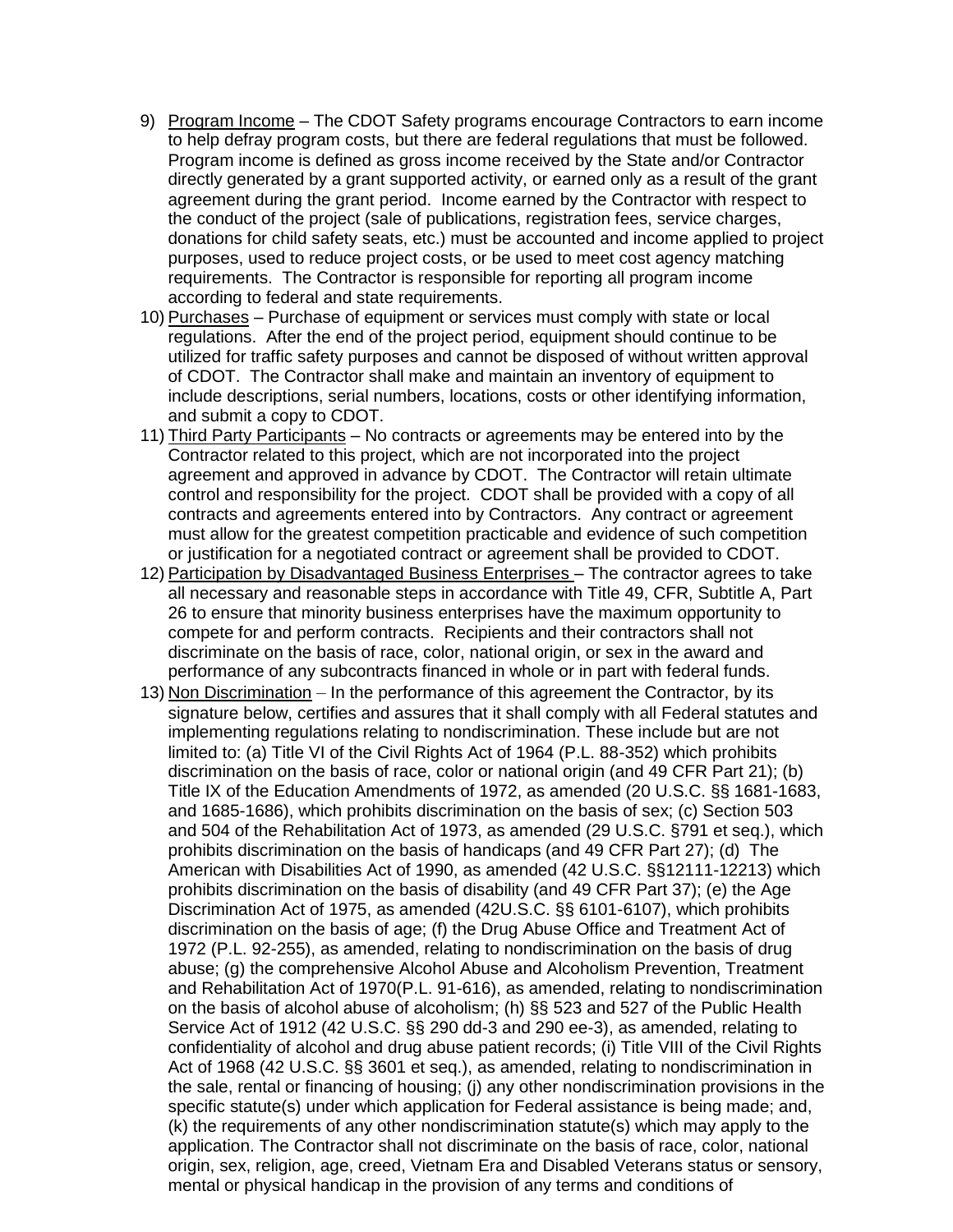employment or the provision of service or benefits otherwise afforded and will take the affirmative action necessary to accomplish the objects of the above referenced laws.

- 14) Political Activities No funds, materials, equipment, or services provided in this project agreement shall be used for any partisan political activity or to further the election or defeat of any candidate for public office or to pay any person to influence or attempt to influence an officer or employee of congress, or an employee of a member of congress, an officer or employee of congress in connection with the awarding of any federal loan or the entering in of any cooperative agreements.
- 15) Single Audit –All non-Federal entities that expend \$500,000 or more of Federal awards in a year are required to obtain an annual audit in accordance with the Single Audit Act Amendments of 1996, OMB Circular A-133, the OMB Circular Compliance Supplement and Government Auditing Standards. A single audit is intended to provide a costeffective audit for non-Federal entities in that one audit is conducted in lieu of multiple audits of individual programs. Non federal entities include States, Local Governments, and Non-Profit Organizations. The term non-profit organization includes non-profit institutions of higher education and hospitals.
- 16) Safety Belt Policy No funds, materials, property, or services will be provided to any political subdivision that does not have a current and actively enforced policy requiring the use of seat belts.
- 17) Drug Free Workplace In accordance with the Anti-Drug Act of 1988 (41 USC 702- 707) and Drug-Free Workplace (42 USC 12644), CDOT has the responsibility to ensure that unlawful manufacture, distribution, dispensing, possession or use of a controlled substance by any employees, grantees, and/or sub-grantee of the Contractor and/or any such activity is prohibited in the Contractor's workplace.
- 18) Colorado Standard Field Sobriety Testing All law enforcement officers who are performing impaired driving enforcement activities with funding from CDOT must be in compliance with the current Colorado Standards for Field Sobriety Testing Standards.
- 19) Debarment and Suspension The applicant certifies, by signature below, that neither it nor its principals are presently debarred, suspended, proposed for debarment, declared ineligible, or voluntarily excluded from participation in this transaction by any federal department or agency.
- 20) Lobbying None of the funds under this program shall be used for any activity specifically designed to urge or influence a state or local legislator to favor or oppose the adoption of any specific legislative proposal pending before any state or local legislative body. Such activities include both direct and indirect e.g., "grassroots" lobbying activities, with one exception. This does not preclude a State official whose salary is supported with NHTSA funds from engaging in direct communications with state or local legislative officials, in accordance with customary state practice, even if such communications urge legislative officials to favor or oppose the adoption of a specific pending legislative proposal.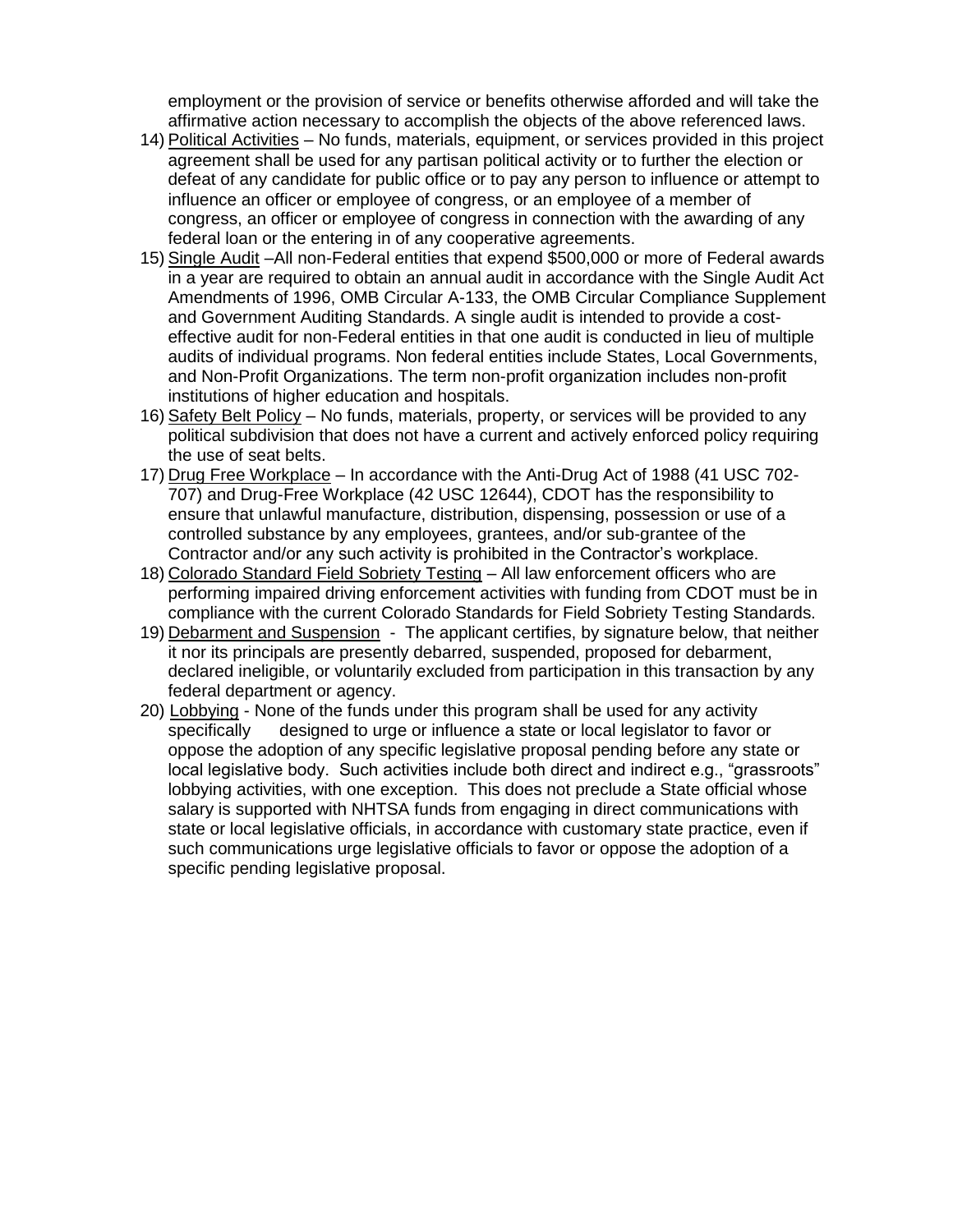## **Reimbursement Requirements**

CDOT funds grants on a "cost reimbursement" basis only. CDOT will not make payments in advance or in anticipation of goods or services.

**Unallowable Project Costs:** All projects must follow appropriate state and federal funding regulations. Examples of unallowable project costs include, but are not limited to, the following:

- Office furniture and fixtures:
- Routine roadway construction or maintenance; and
- Funds that supplant existing budgets\*

Federal regulations prohibit supplanting of funds. Examples of supplanting include: replacing routine and/or existing State or local expenditures with the use of Federal grant funds and/or using Federal grant funds for cost of activities that constitute general expenses required to carry out the overall responsibilities of state, local or Federally recognized Indian tribal government.